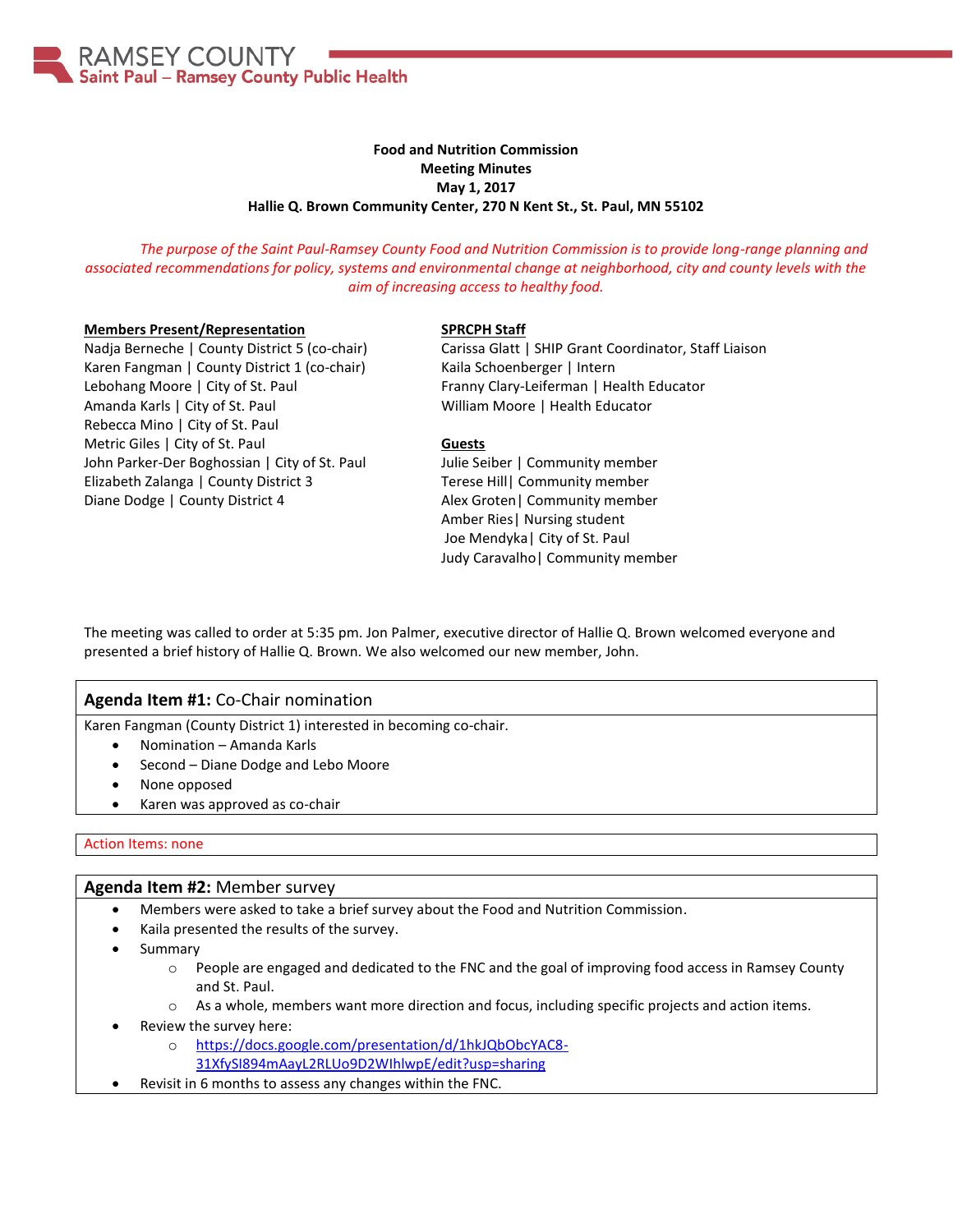### Action Items: November, revisit member survey to gauge change

# **Agenda Item #3:** Review of community engagement efforts

Recap

- At the last meeting, we discussed contacting community organizations to learn about the community needs.
- Members and non-members signed up to contact specific organizations.
- Sign-up sheet:
	- o [https://docs.google.com/document/d/1XebLd39-](https://docs.google.com/document/d/1XebLd39-M1ckqzWHE67T_exuGTFP76imiIm6sIJyE4A/edit?usp=sharing) [M1ckqzWHE67T\\_exuGTFP76imiIm6sIJyE4A/edit?usp=sharing](https://docs.google.com/document/d/1XebLd39-M1ckqzWHE67T_exuGTFP76imiIm6sIJyE4A/edit?usp=sharing)

#### Discussion

- People shared the main takeaways from their conversations with community organizations.
- Group-wide summary is available to review in a google document.
	- o [https://docs.google.com/document/d/1CqtfmIQ9vL-zCkow-ixCP82PtPRELAX](https://docs.google.com/document/d/1CqtfmIQ9vL-zCkow-ixCP82PtPRELAX-oM5Tt802HkE/edit?usp=sharing)[oM5Tt802HkE/edit?usp=sharing](https://docs.google.com/document/d/1CqtfmIQ9vL-zCkow-ixCP82PtPRELAX-oM5Tt802HkE/edit?usp=sharing)
- Add individual organization summaries (bullet-point format) to the google document. This is important to maintain documentation to refer to when setting goals and action items.

#### Action Items:

- Write individual organization summary in bullet-point format and add to the google document.
	- [https://docs.google.com/document/d/1CqtfmIQ9vL-zCkow-ixCP82PtPRELAX](https://docs.google.com/document/d/1CqtfmIQ9vL-zCkow-ixCP82PtPRELAX-oM5Tt802HkE/edit?usp=sharing)[oM5Tt802HkE/edit?usp=sharing](https://docs.google.com/document/d/1CqtfmIQ9vL-zCkow-ixCP82PtPRELAX-oM5Tt802HkE/edit?usp=sharing)

## **Agenda Item #4:** Goal setting

Discussion

- Group discussion to think about the FNC, what is within our parameters, and the goals we want to accomplish.
- We have a charge to provide recommendations to the City of St. Paul and Ramsey County in how they can improve the food environment.
- We need to create SMART (specific, measureable, actionable, realistic, and timely) goals to move the FNC forward.
	- Review google document with summary of goals
		- o [https://docs.google.com/document/d/1Q8gt\\_-ga5\\_nk\\_4zHcoaV-oreRrWD21j\\_MW0KcBfg](https://docs.google.com/document/d/1Q8gt_-ga5_nk_4zHcoaV-oreRrWD21j_MW0KcBfg-fE/edit?usp=sharing)[fE/edit?usp=sharing](https://docs.google.com/document/d/1Q8gt_-ga5_nk_4zHcoaV-oreRrWD21j_MW0KcBfg-fE/edit?usp=sharing)
- Members will vote at next meeting to set formal short-term goals and processes

## Administrative items

- During the conversation, several suggestions were brought up to facilitate organization and success within the FNC.
	- $\circ$  Increase communication between the FNC and city/county. Assign member to give updates to city/county after each meeting.
	- o Include action updates from the past month in the agenda and minutes.
	- o Assign specific projects/tasks to people.
	- o Make a shared calendar that members/non-members can add events to attend.
	- o Have more strategic communications.

## Action Items:

- Review summary of goals
	- o https://docs.google.com/document/d/1Q8gt -ga5\_nk\_4zHcoaV-oreRrWD21j\_MW0KcBfg[fE/edit?usp=sharing](https://docs.google.com/document/d/1Q8gt_-ga5_nk_4zHcoaV-oreRrWD21j_MW0KcBfg-fE/edit?usp=sharing)